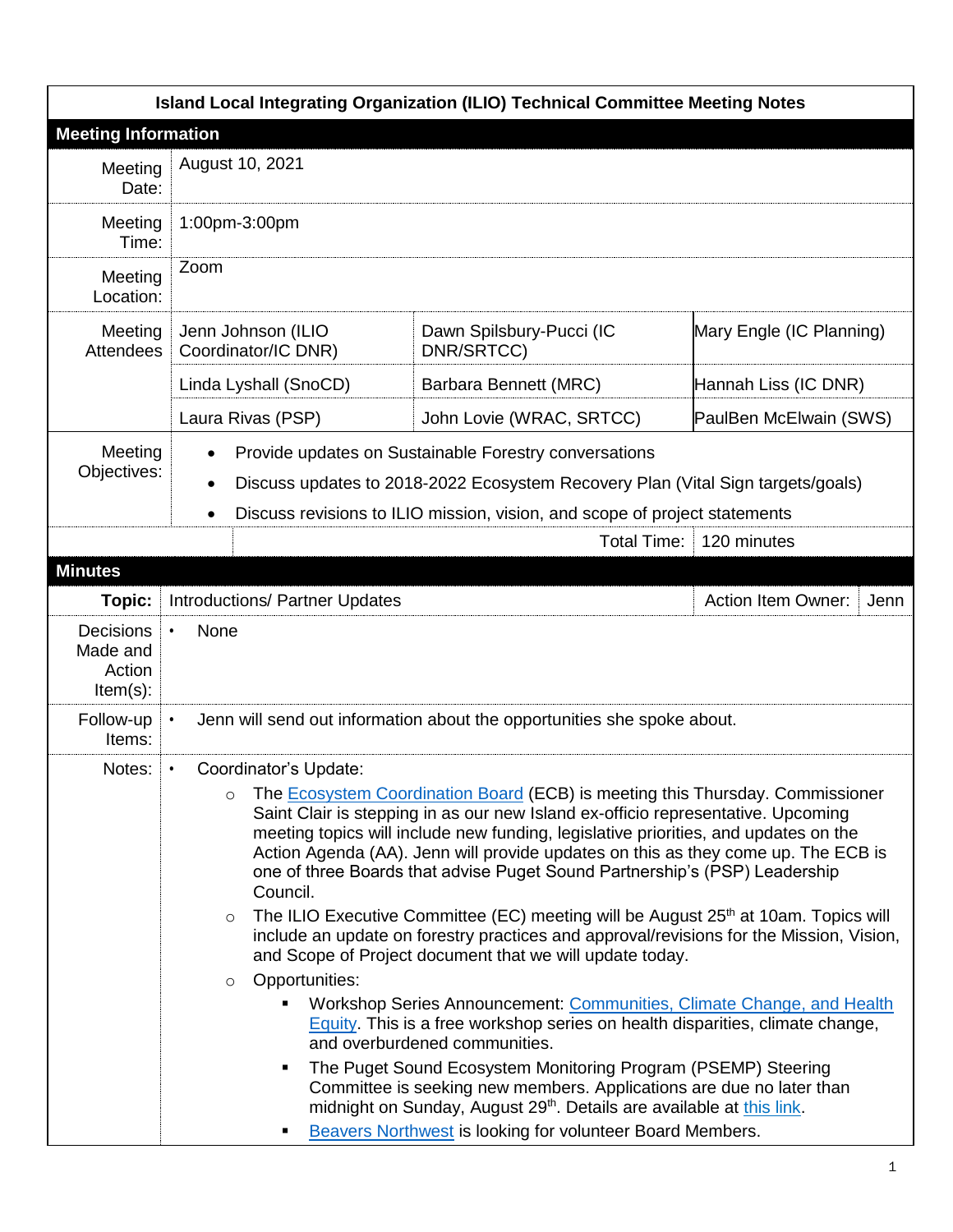| $\circ$                 | We are in the process of planning a "Summit" Event the week of October 18th. The<br>hope is to host this summit/retreat workshop to get the ILIO, Salmon Recovery<br>Technical and Citizen Committee (SRTCC), and Island County Marine Resources<br>Committee (MRC) together to share what we are doing, prioritize what we want to see<br>happening in Island County (IC), and to try to coordinate where our funding and<br>efforts will go. |
|-------------------------|------------------------------------------------------------------------------------------------------------------------------------------------------------------------------------------------------------------------------------------------------------------------------------------------------------------------------------------------------------------------------------------------------------------------------------------------|
| $\circ$                 | The MRC has just completed its Needs Assessment Overview, and is working on<br>getting the information to the Board of Island County Commissioners (BICC), and<br>then releasing it to everyone else. Barb will present it to us once the BICC has seen it.<br>It speaks on a scale that will be helpful at the upcoming Summit event, and will be a<br>good supporting document.                                                              |
| <b>PSP</b><br>$\bullet$ |                                                                                                                                                                                                                                                                                                                                                                                                                                                |
| $\circ$                 | They have hired some new employees who will start September 21.                                                                                                                                                                                                                                                                                                                                                                                |
|                         | Environmental Planner – they will work on finalizing the new Action Agenda<br>٠<br>(AA)                                                                                                                                                                                                                                                                                                                                                        |
|                         | Equity & Environmental Justice (EJ) Manager<br>٠                                                                                                                                                                                                                                                                                                                                                                                               |
|                         | They still hiring for Ecosystem Recovery Coordinators.<br>п                                                                                                                                                                                                                                                                                                                                                                                    |
| $\circ$                 | Environmental Protection Agency (EPA) funding update                                                                                                                                                                                                                                                                                                                                                                                           |
|                         | There are still a lot of unknowns, and EPA has not released a guidance<br>٠                                                                                                                                                                                                                                                                                                                                                                    |
|                         | document yet. They have presented to the LIO coordinators, and will present<br>to the ECB.                                                                                                                                                                                                                                                                                                                                                     |
|                         | The concept of the funding will be:<br>٠                                                                                                                                                                                                                                                                                                                                                                                                       |
|                         | Competitive<br>$\bullet$                                                                                                                                                                                                                                                                                                                                                                                                                       |
|                         | This was previously Near Term Actions (NTAs).<br>$\circ$                                                                                                                                                                                                                                                                                                                                                                                       |
|                         | They will now be request for proposals (RFPs) run by Strategic<br>$\circ$<br>Initiative Leads (SILs) and Strategic Initiative Advisory Teams<br>(SIATs), to be developed by those groups (potentially with input<br>from LIOs).                                                                                                                                                                                                                |
|                         | Non-competitive                                                                                                                                                                                                                                                                                                                                                                                                                                |
|                         | This was previously for funding small project NTAs (beginning<br>$\circ$<br>in 2018).<br>Now:<br>$\circ$                                                                                                                                                                                                                                                                                                                                       |
|                         | An LIO can select to direct \$100,000 of \$500,000 to a<br>$\blacksquare$<br>current 2018 NTA with a 4-year work plan for the rest,                                                                                                                                                                                                                                                                                                            |
|                         | OR they can create a 5-year work plan with SILs for<br>٠<br>\$500,000 to implement LIO priorities.                                                                                                                                                                                                                                                                                                                                             |
|                         | LIO Coordinator thoughts and concerns have been passed along to<br>$\bullet$<br>ECB representatives. EPA is seeking input, but it is not up to us or<br>PSP.                                                                                                                                                                                                                                                                                   |
|                         | It looks like there will be a choice for each LIO to make this year. We<br>$\bullet$<br>will hopefully know more in October.                                                                                                                                                                                                                                                                                                                   |
|                         | The general take-home message from EPA and SILs is that they want<br>$\bullet$<br>to form what this will look like along with LIOs. The EPA will likely focus<br>on funding Implementation Strategies (IS).                                                                                                                                                                                                                                    |
| $\circ$                 | New Scope of Work (SOW) & Budget for 2021-2022                                                                                                                                                                                                                                                                                                                                                                                                 |
|                         | Jenn and Laura hope to have the contract finalized this month.<br>٠                                                                                                                                                                                                                                                                                                                                                                            |
|                         | The ECB will have an update on AA development. In previous meetings, we<br>п                                                                                                                                                                                                                                                                                                                                                                   |
|                         | reviewed 150 strategies, and PSP has taken our advice to bring the number of                                                                                                                                                                                                                                                                                                                                                                   |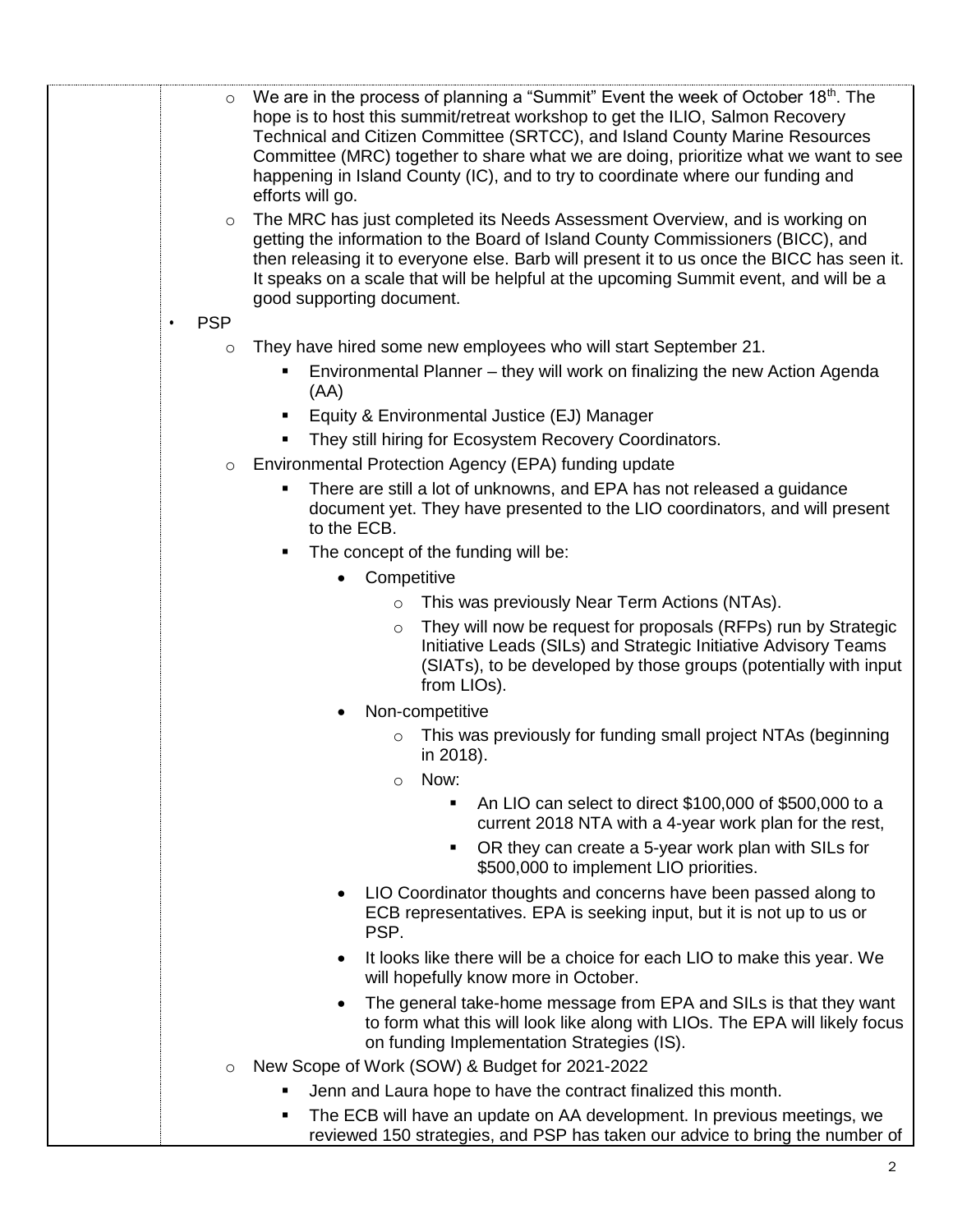|                                                       | strategies for IC down to 26.                                                                                                                                                                                                                                                                                                                                                                                                                                                        |  |  |
|-------------------------------------------------------|--------------------------------------------------------------------------------------------------------------------------------------------------------------------------------------------------------------------------------------------------------------------------------------------------------------------------------------------------------------------------------------------------------------------------------------------------------------------------------------|--|--|
|                                                       | PSP is now moving on to phase 4 of AA development. It includes more focus on<br>$\circ$<br>identifying on-going programs and seeing action as a framework of ideas rather than<br>a project. There is also an emphasis on identifying key players in getting those types<br>of actions done.                                                                                                                                                                                         |  |  |
|                                                       | It's National s'mores day!<br>$\bullet$                                                                                                                                                                                                                                                                                                                                                                                                                                              |  |  |
|                                                       | Happy birthday, Dawn!<br>$\bullet$                                                                                                                                                                                                                                                                                                                                                                                                                                                   |  |  |
|                                                       | Ian Miller from University of Washington (UW) has a project on sea level rise (SLR) risk<br>$\bullet$<br>assessment to coastal properties and shoreline habitat at the parcel-scale. Other entities are<br>doing similar things. In particular, First Street Foundation creates a Flood Factor number,<br>which considers several factors including SLR, elevation, and flood plains. They are selling<br>this data to relators. Redfin and Zillow have been using this information. |  |  |
|                                                       | There have not been questions from the community to IC Planning around shoreline<br>$\circ$<br>real-estate. IC is on probation with the Federal Emergency Management Agency<br>(FEMA) right now for flood elevation certificates, and there are numerous areas that<br>are not in compliance. Mary has been working with a consultant and Planning staff<br>over the past year to make changes to what Planning does, but they have not been<br>getting questions from the public.   |  |  |
|                                                       | Salmon Recovery: the Habitat Project List was turned into the state this week. The 2 projects<br>SRTCC submitted went forward. This includes Hoypus Armor removal, and construction<br>funding for Polnell.                                                                                                                                                                                                                                                                          |  |  |
|                                                       | Barb has helped create a learning group for Shoreline Master Program (SMP) Technical<br>$\bullet$<br>Committee (TC) participation for MRCs. They have representation from eight counties.                                                                                                                                                                                                                                                                                            |  |  |
|                                                       | There is an upcoming SMP workshop for the competitive grant if anyone is interested. IC<br>$\bullet$<br>DNR and Planning staff are working together to see if we have something we can put<br>together for this grant.                                                                                                                                                                                                                                                               |  |  |
| Topic:                                                | <b>Sustainable Forestry Practices - Updates</b><br><b>Action Item Owner:</b><br>Jenn                                                                                                                                                                                                                                                                                                                                                                                                 |  |  |
| <b>Decisions</b><br>Made and<br>Action<br>$Item(s)$ : | None                                                                                                                                                                                                                                                                                                                                                                                                                                                                                 |  |  |
| Follow-up<br>Items:                                   | None<br>$\bullet$                                                                                                                                                                                                                                                                                                                                                                                                                                                                    |  |  |
| Notes:                                                | This has been an ongoing topic of discussion for months. There were two presentations<br>$\bullet$<br>made to the BICC. For the first one, many of the entities around IC that deal with forestry<br>management and practice in IC and the state participated. A lot of voices presented about<br>their roles, and the forestry practices meeting we held on April 12 <sup>th</sup> had a lot of the same<br>takeaways:                                                              |  |  |
|                                                       | Jenn gave an overview of the discussion that the TC held on April 12 <sup>th</sup> :<br>$\circ$                                                                                                                                                                                                                                                                                                                                                                                      |  |  |
|                                                       | Improving communication and collaboration between WA DNR, IC Planning<br>п<br>and IC Public Works on forestry practice permits is a critical missing step in<br>the process.                                                                                                                                                                                                                                                                                                         |  |  |
|                                                       | There is perhaps a need to review the 6-year moratorium process, and to alter<br>Ξ<br>and/or lengthen the requirement.                                                                                                                                                                                                                                                                                                                                                               |  |  |
|                                                       | There need to be more educational opportunities and resources for<br>٠<br>sustainable forestland management through Washington State University<br>(WSU) Extension, the Whidbey Island Conservation District (WICD) and<br>Snohomish Conservation District (SnoCD). This involves offering more<br>information to landowners (including via website pamphlets).                                                                                                                      |  |  |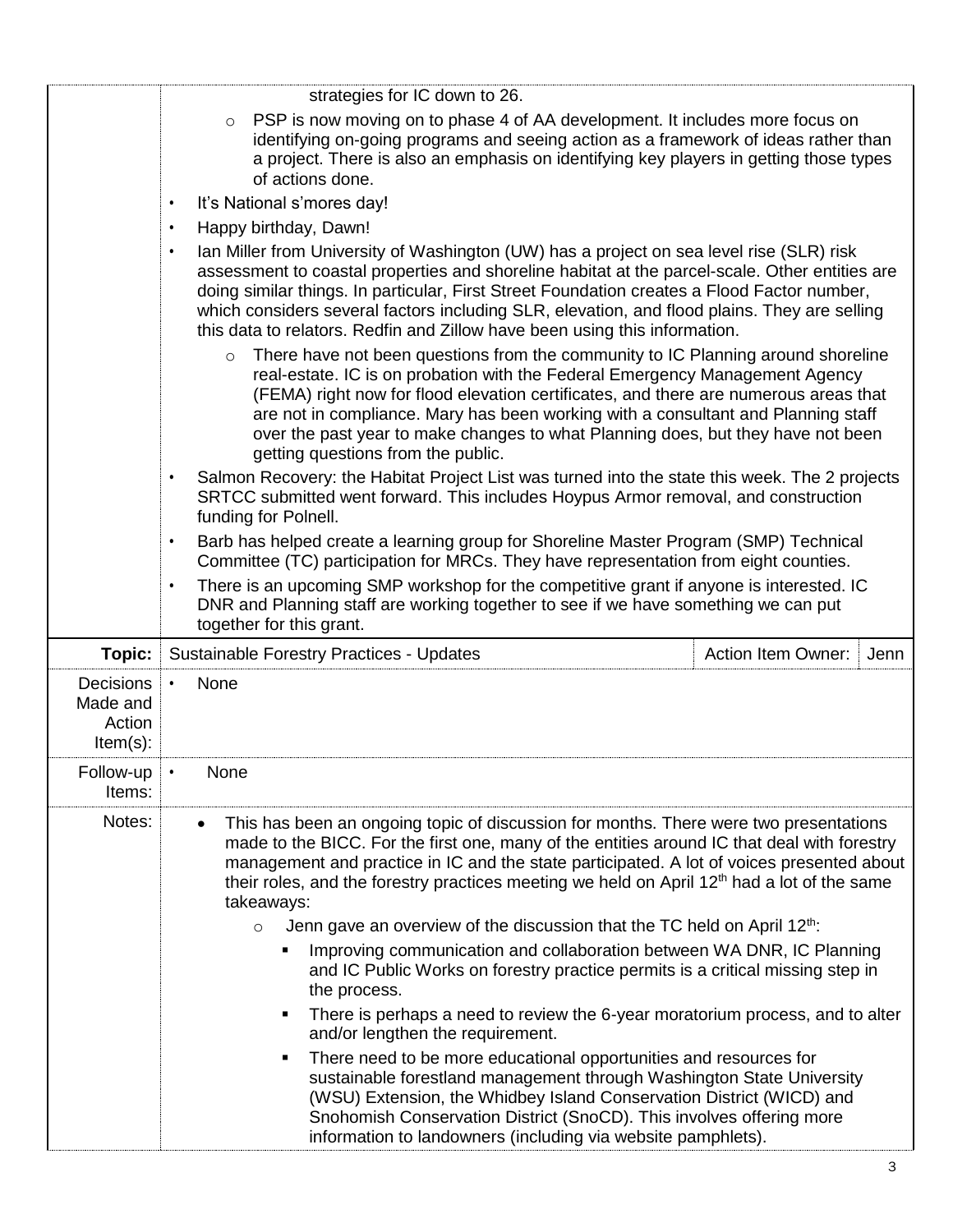|                                                       | Planning will re-evaluate the Public Benefit Rating System (PBRS) and update<br>П<br>zoning codes around forest zoned lands.                                                                                                                                                    |
|-------------------------------------------------------|---------------------------------------------------------------------------------------------------------------------------------------------------------------------------------------------------------------------------------------------------------------------------------|
|                                                       | This is a vehicle for providing tax reduction incentives for management<br>$\bullet$<br>that recognizes ecosystem services values (other than timber<br>production).                                                                                                            |
|                                                       | IC Planning has a new GIS staff person who is focused solely on GIS. He is<br>٠<br>currently working on making improvements to the wetlands, streams, and<br>forestland layers.                                                                                                 |
|                                                       | Washington Department of Natural Resources (WA DNR) explained their<br>٠<br>different processes and programs around the different class permits and ways<br>to potentially improve communication with IC.                                                                       |
|                                                       | There were also some discussions around working with San Juan LIO to<br>٠<br>create a list of recommendations/modifications to the state's DNR forest<br>practices as they apply this to islands.                                                                               |
|                                                       | Lori, in her continuing capacity with the ILIO, is preparing a briefing paper that<br>٠<br>will be presented at the ECB meeting in October around specific county<br>forestry management processes and components.                                                              |
|                                                       | Thank you to Mary and Hannah for taking this on. Hannah is working on a<br>Ξ<br>matrix that identifies roles and responsibilities, and will help us track different<br>components.                                                                                              |
|                                                       | There was a second presentation to the BICC last week, where WA DNR spoke with<br>$\circ$<br>the Board and answered questions. This recording is available. It mostly focused on<br>classifications and permits, and what can happen at the state level versus county<br>level. |
|                                                       |                                                                                                                                                                                                                                                                                 |
| Topic:                                                | 2022-2026 Ecosystem Recovery Plan (ERP) Updates on revisions<br><b>Action Item Owner:</b><br>Jenn                                                                                                                                                                               |
| <b>Decisions</b><br>Made and<br>Action<br>$Item(s)$ : |                                                                                                                                                                                                                                                                                 |
| Follow-up<br>Items:                                   | Jenn will email Linda regarding metrics for voluntary/incentive-based programs that help<br>$\bullet$<br>farms contribute to shellfish bed recovery.<br>Jenn will email the draft Vital Sign (VS) Revision document to the group.<br>$\bullet$                                  |
| Notes:                                                | Jenn gave an overview of last month's meeting, when we discussed plans that are underway,<br>the new AA, and updating the ERP. We looked at the targets that have been set for the new<br>VS. Most of them have stayed the same.                                                |
|                                                       | LIO coordinators are taking a training that helps them look at this update through a climate<br>$\bullet$<br>change and justice, equity, diversity, and inclusion (JEDI) lens. They are also considering<br>human wellbeing (HWB) components.                                   |
|                                                       | Jenn is hoping to get feedback on potential new goals that have been set. She is waiting on<br>$\bullet$<br>data for some of these goals. She wants to ensure that our goals are specific, measurable,<br>achievable, relevant, and time bound (SMART).                         |
|                                                       | She reviewed the updates that have occurred since the last meeting:<br>$\circ$                                                                                                                                                                                                  |
|                                                       | Freshwater Quality: The Water Quality Index is still a good target.<br>Ξ                                                                                                                                                                                                        |
|                                                       | Forests and Wetlands: Jenn is working with IC Planning to get data.<br>Ξ                                                                                                                                                                                                        |
|                                                       | Beaches and Marine Vegetation: The language changed a little to make the<br>п<br>goal SMART.                                                                                                                                                                                    |
|                                                       | Marine Water Quality: getting off of the 303d listing is challenging. There might<br>Е                                                                                                                                                                                          |

4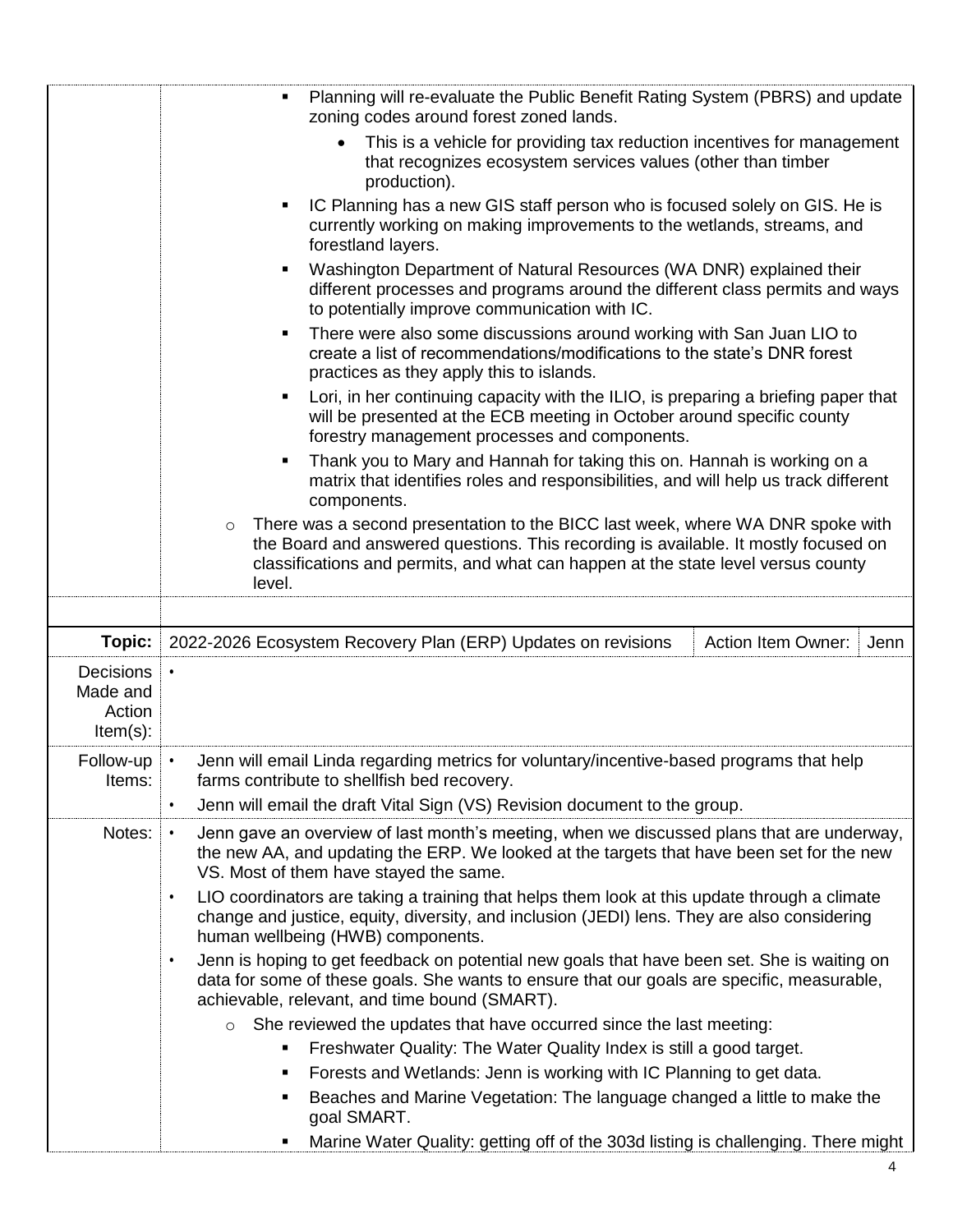|        | need to be a discussion about keeping that as a target.                                                                                                                                                                                                                                                                                                                                                                                                                                                                                           |                           |      |
|--------|---------------------------------------------------------------------------------------------------------------------------------------------------------------------------------------------------------------------------------------------------------------------------------------------------------------------------------------------------------------------------------------------------------------------------------------------------------------------------------------------------------------------------------------------------|---------------------------|------|
|        | The Lead Entity (LE) chose not to use this because we cannot make<br>an impact on marine quality by our actions alone. It is something that<br>we want to do Puget Sound (PS)-wide, so it is best left to the PSP. We<br>can measure water quality (WQ) in IC, and contribute to the region-<br>wide WQ data, but it does not make sense to have it as a<br>measurement of our actions.                                                                                                                                                           |                           |      |
|        | We can keep it similar to our Freshwater VS, and improve overall WQ.                                                                                                                                                                                                                                                                                                                                                                                                                                                                              |                           |      |
|        | We could also look at it as an aspect of reducing pressures on marine<br>water quality, such as working with wastewater treatment plants<br>(WTPs) and helping reduce stormwater runoff.                                                                                                                                                                                                                                                                                                                                                          |                           |      |
|        | The PSP calls this an intermediate progress measure, and<br>these are in development. We can be in line with PSP's targets<br>or develop our own.                                                                                                                                                                                                                                                                                                                                                                                                 |                           |      |
|        | For the indicator at the PS level, we can potentially adaptively manage<br>٠<br>measures.                                                                                                                                                                                                                                                                                                                                                                                                                                                         |                           |      |
|        | We could go through all of our listed water bodies on the 303d list, and<br>try to determine if there is something we can do to increase WQ. Many<br>listed areas seem to relate to poor incoming fresh water quality. This<br>can be something we can take a deeper look at, and go through the<br>entire map and potentially target some areas for action. The data here<br>is often out of date (even though we submit WQ samples quarterly).<br>We can identify the most improved ones, and try to push those through<br>for de-listing.      |                           |      |
|        | For the use of the term "no net loss," it is important to identify what we are<br>٠<br>referencing: is this county-wide? Right now, recommendations are parcel-by-<br>parcel. We could also add a year to measure as a baseline from.                                                                                                                                                                                                                                                                                                             |                           |      |
|        | For forage fish, it looks like we will get hard numbers next year. This is part of<br>п<br>the GIS shoreline update. We would like to be able to pull our 5-year status.<br>The LE set targets and metrics in 2017. The 5-year review is coming up in<br>2022. Dawn will pull data for armor removal, steams opened up due to<br>culverts, and acres of estuaries. The LE has a green-yellow-red binning<br>system to see where they are on the scale of their progress, and wherever<br>they land will have different actions they need to take. |                           |      |
|        | For the HWB section, some of these are new VS.                                                                                                                                                                                                                                                                                                                                                                                                                                                                                                    |                           |      |
|        | For Shellfish beds, Jenn is working with the IC Environmental Health<br>(EH) team. SnoCD can share some measures regarding promoting<br>voluntary/incentive-based programs that help farms contribute to<br>shellfish bed recovery, such as number of best management practices<br>(BMPs) implemented. Jenn will email Linda.                                                                                                                                                                                                                     |                           |      |
|        | Please take a look at these and email Jenn any ideas for measuring<br>HWB components.                                                                                                                                                                                                                                                                                                                                                                                                                                                             |                           |      |
|        | Some of the tracking can potentially be consolidated to get a bigger<br>picture for HWB.                                                                                                                                                                                                                                                                                                                                                                                                                                                          |                           |      |
|        | Jenn can keep track of the information that is supplied by other places. Overall, this is<br>$\circ$<br>a lot to track. Jenn would like to consolidate all of this into periodic progress updates.                                                                                                                                                                                                                                                                                                                                                |                           |      |
|        | Please send Jenn any feedback and ideas. Jenn will send this document to the group.<br>$\circ$                                                                                                                                                                                                                                                                                                                                                                                                                                                    |                           |      |
|        |                                                                                                                                                                                                                                                                                                                                                                                                                                                                                                                                                   |                           |      |
| Topic: | Mission, Vision, and Scope of Project Revisions                                                                                                                                                                                                                                                                                                                                                                                                                                                                                                   | <b>Action Item Owner:</b> | Jenn |